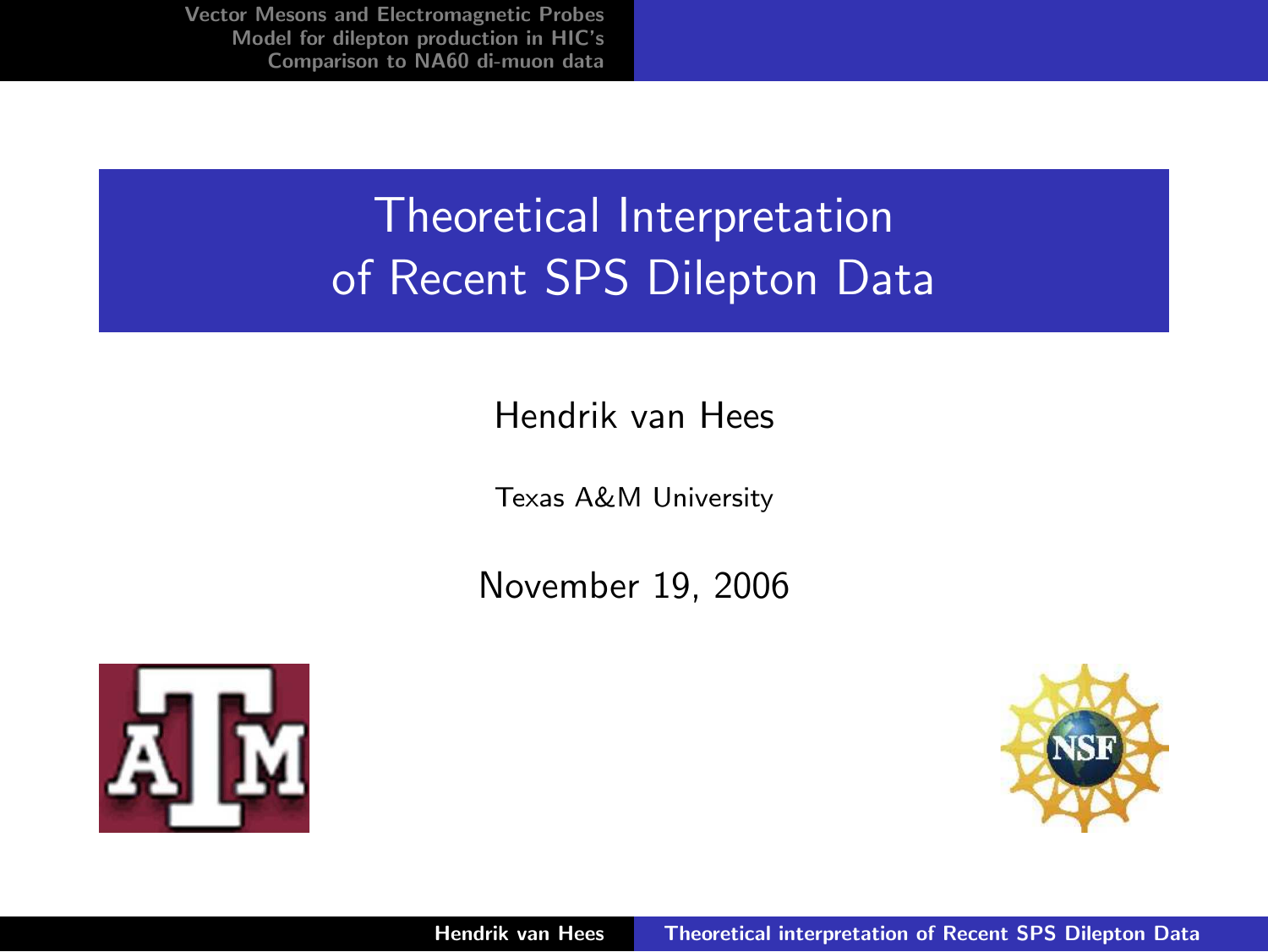#### **Outline**

#### [Vector Mesons and Electromagnetic Probes](#page-2-0)

[Model for dilepton production in HIC's](#page-3-0)

[Comparison to NA60 di-muon data](#page-5-0)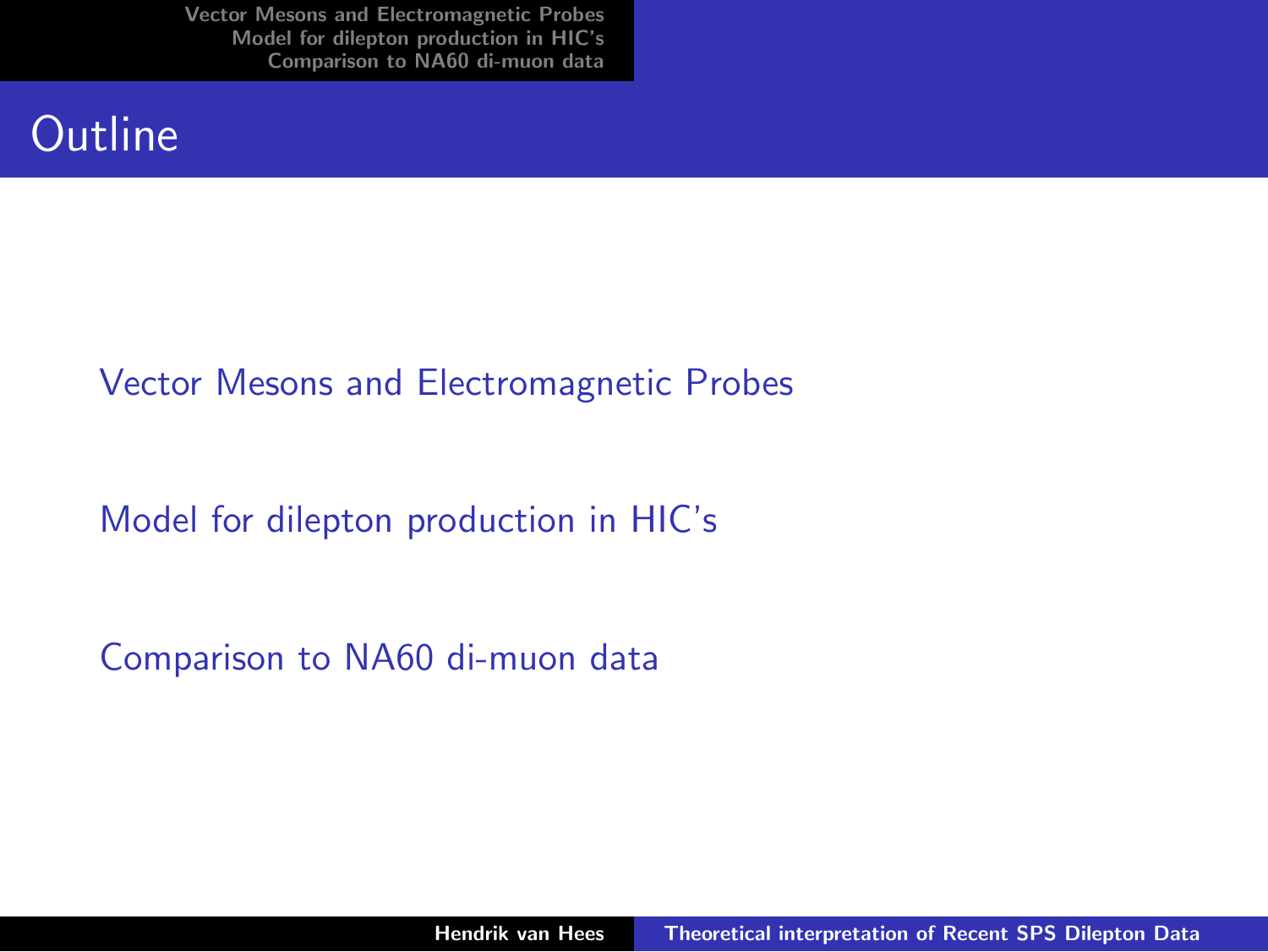#### Vector Mesons and electromagnetic Probes

► dilepton thermal emission rates given by  
\nelectromagnetic-current-correlation function  
\n
$$
(J_{\mu}^{QCD} = \sum_{f} Q_{f} \bar{\psi}_{f} \gamma_{\mu} \psi_{f})
$$
\n
$$
\Pi_{\mu\nu}^{\text{ret}}(q) = \int d^{4}x \exp(iq \cdot x) \Theta(x^{0}) \langle J_{\mu}(0)J_{\nu}(x) \rangle_{T}
$$
\n
$$
\frac{dN_{\ell^{+}\ell^{-}}}{d^{4}x d^{4}q} = -\frac{\alpha_{em}^{2}}{3q^{2}\pi^{3}} \Phi_{\ell^{+}\ell^{-}}(q^{2}) g^{\mu\nu} \operatorname{Im} \Pi_{\mu\nu}^{(\text{ret})}(q) \Big|_{q^{2}=M_{\ell^{+}\ell^{-}}} f_{B}(q_{0})
$$

[McLerran, Toimela 85, Gale, Kapusta 87, . . .]

- $\triangleright$  correlators evaluated from effective hadronic models
- <span id="page-2-0"></span> $\blacktriangleright$  directly related to chiral symmetry of QCD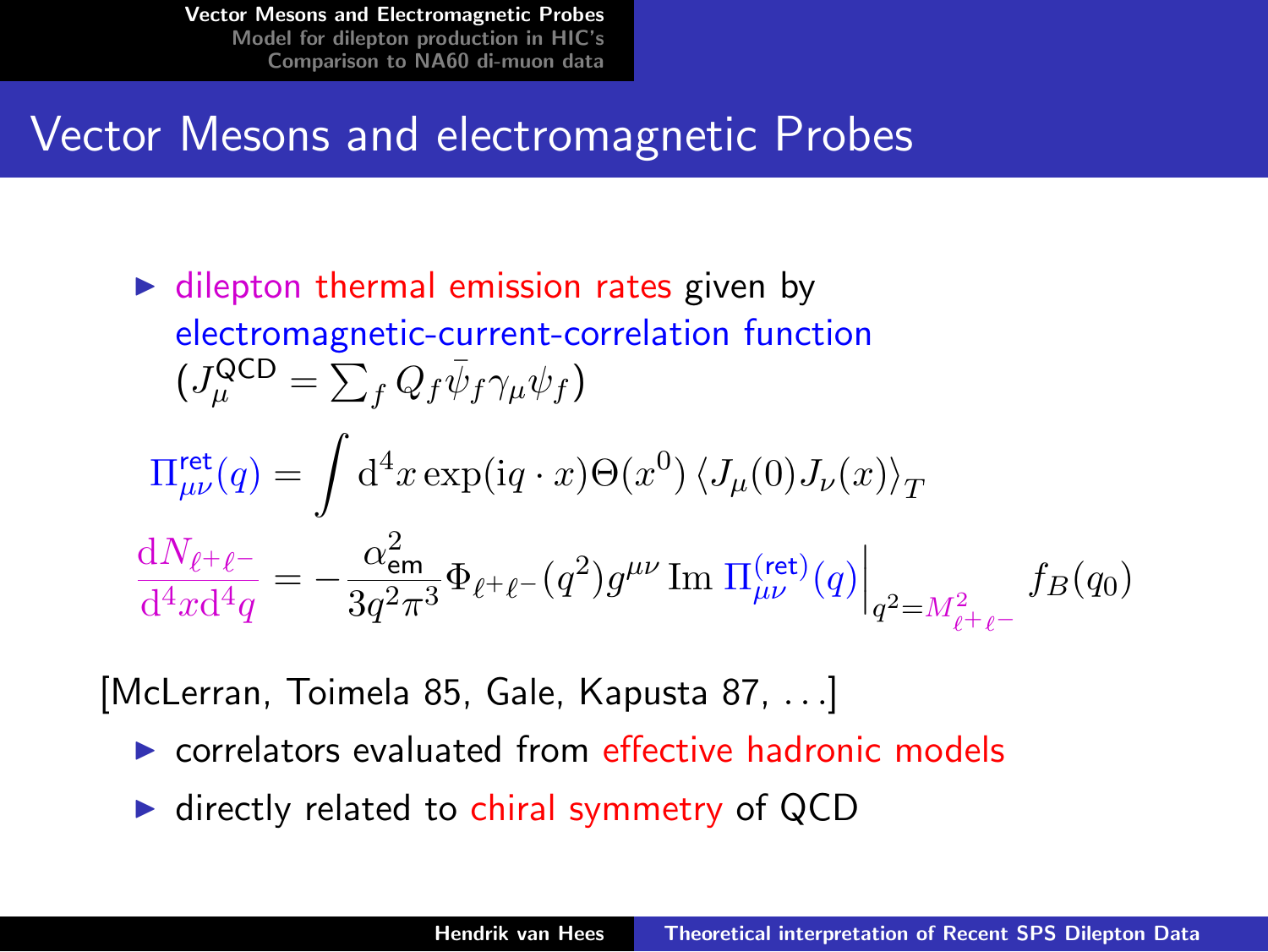# Hadronic Many-Body Theory (HMBT)

- ▶ Phenomenological HMBT [Chanfray et al, Herrmann et al, Rapp et al, ...] for vector mesons; constrained by
- $\blacktriangleright \pi\pi$  interactions and baryonic excitations



- $\triangleright$  Anti-/Baryons important even at RHIC (CP invariance of strong interactions)
- $\blacktriangleright M \geq 1$ : onset of 4-pion continuum,

<span id="page-3-0"></span>possibly enhanced by chiral mixing:  $\Pi_V = (1-\epsilon) \Pi_V^{(0)} + \epsilon \Pi_A^{(0)}$ A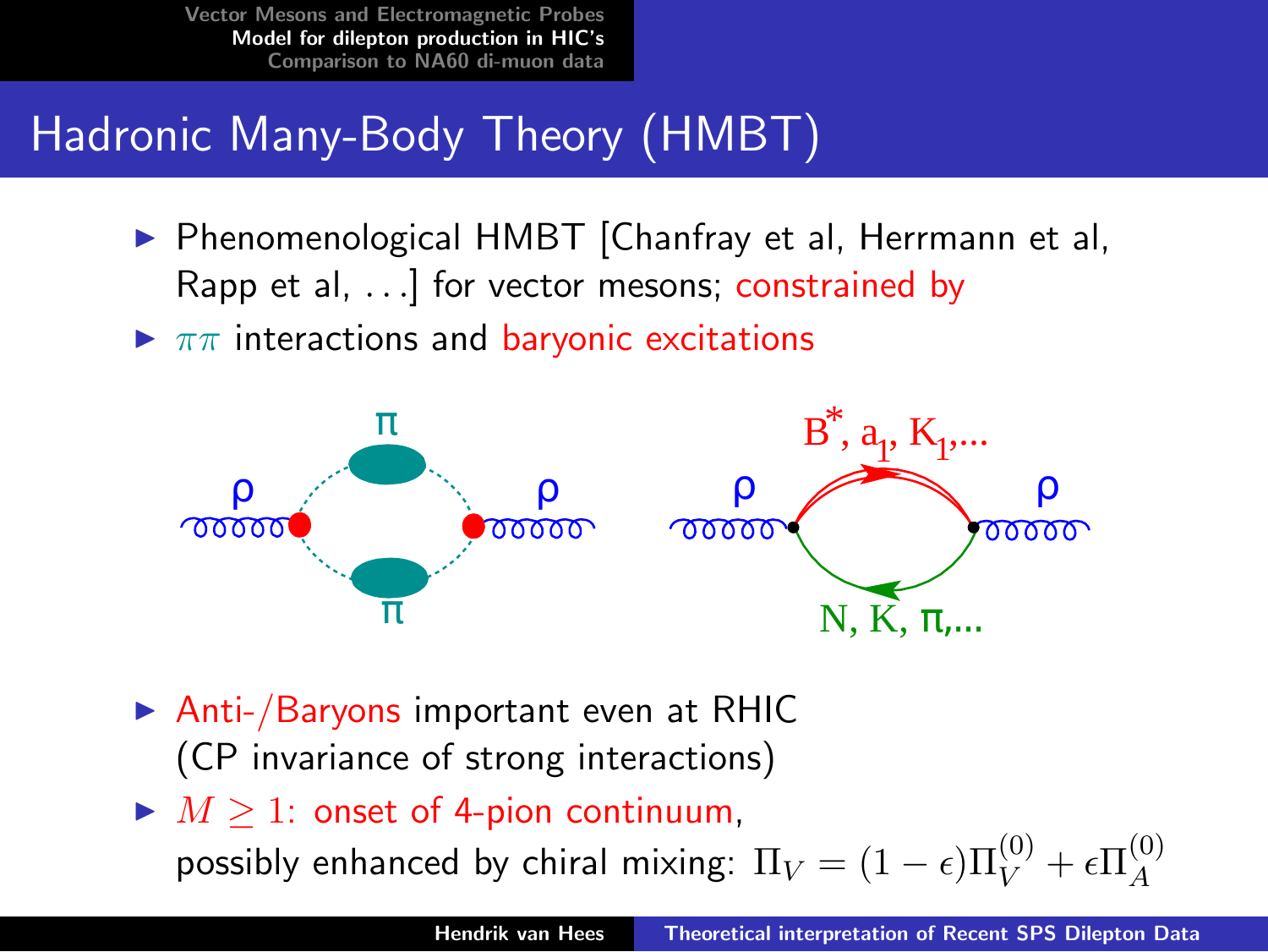## Hadronic Many-Body Theory (HMBT)



- $\triangleright$  small mass shifts, large broadening
- $\blacktriangleright$  reason:
	- $\triangleright$  real parts of self-energy contributions tend to cancel
	- $\blacktriangleright$  imaginary parts always of same sign
- ► baryons  $\Rightarrow$  strength below  $\rho$ peak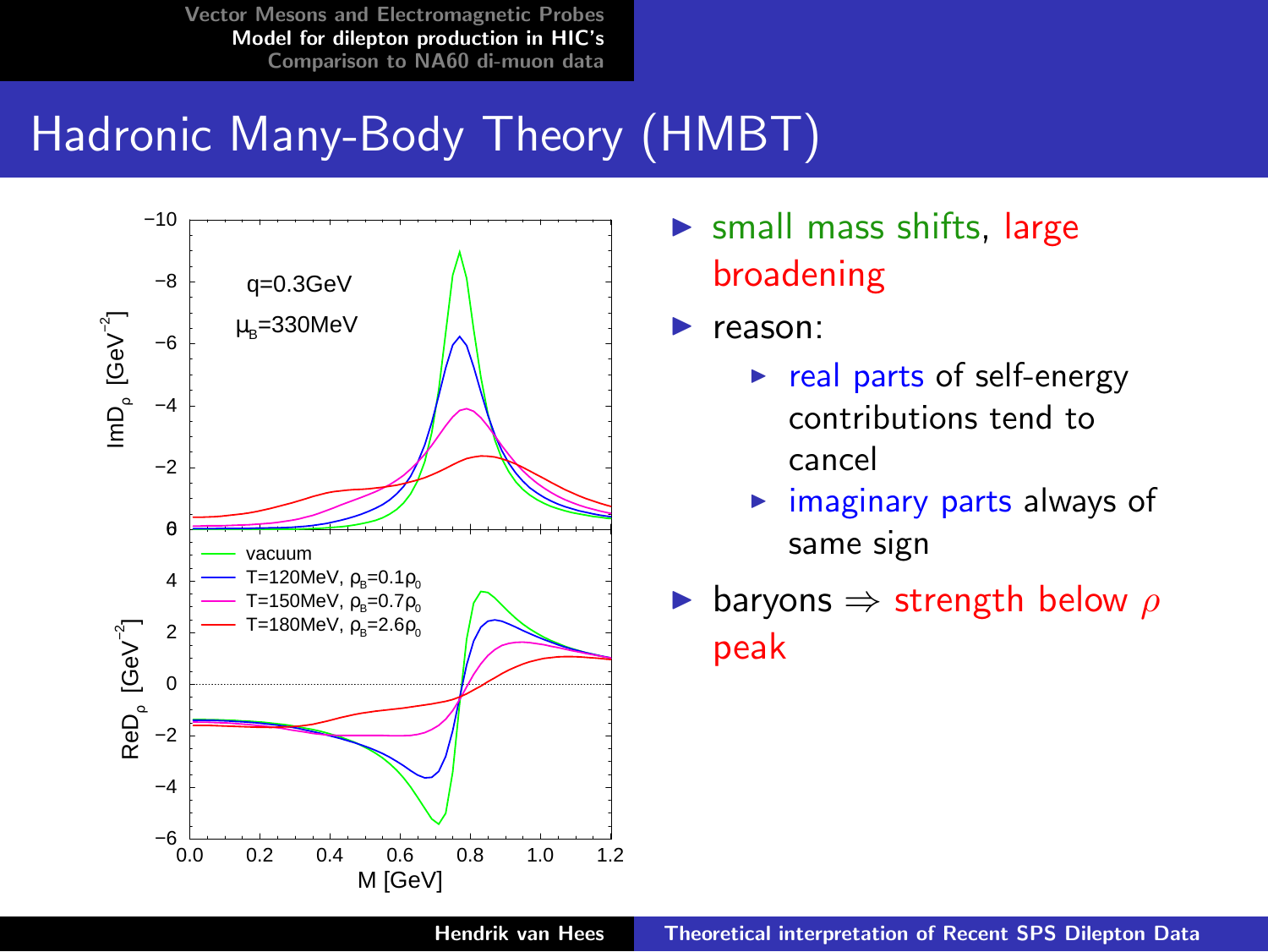### In-medium  $\rho$ ,  $\omega$  and  $\phi$  + Four-Pion Continuum

- $\triangleright$  homogeneous Fireball model for time evolution
- isentropic expansion:  $QGP (T_i \approx 197 \text{ MeV})$  via mixed phase  $(T_c = 175 \text{ MeV})$  to thermal freeze-out  $(T \simeq 120 \text{ MeV})$



- $\blacktriangleright$  relative normalization of thermal components fixed by in-medium em. spectral functions
- $\blacktriangleright$  absolute normalization  $\Leftrightarrow$ fireball lifetime
- <span id="page-5-0"></span> $\triangleright$  good overall agreement with data

 $\triangleright$  NB: freeze-out  $\rho \Leftrightarrow$  here: run fireball for 1 fm/c longer [HvH, R. Rapp, PRL 97, 102301 (2006) ]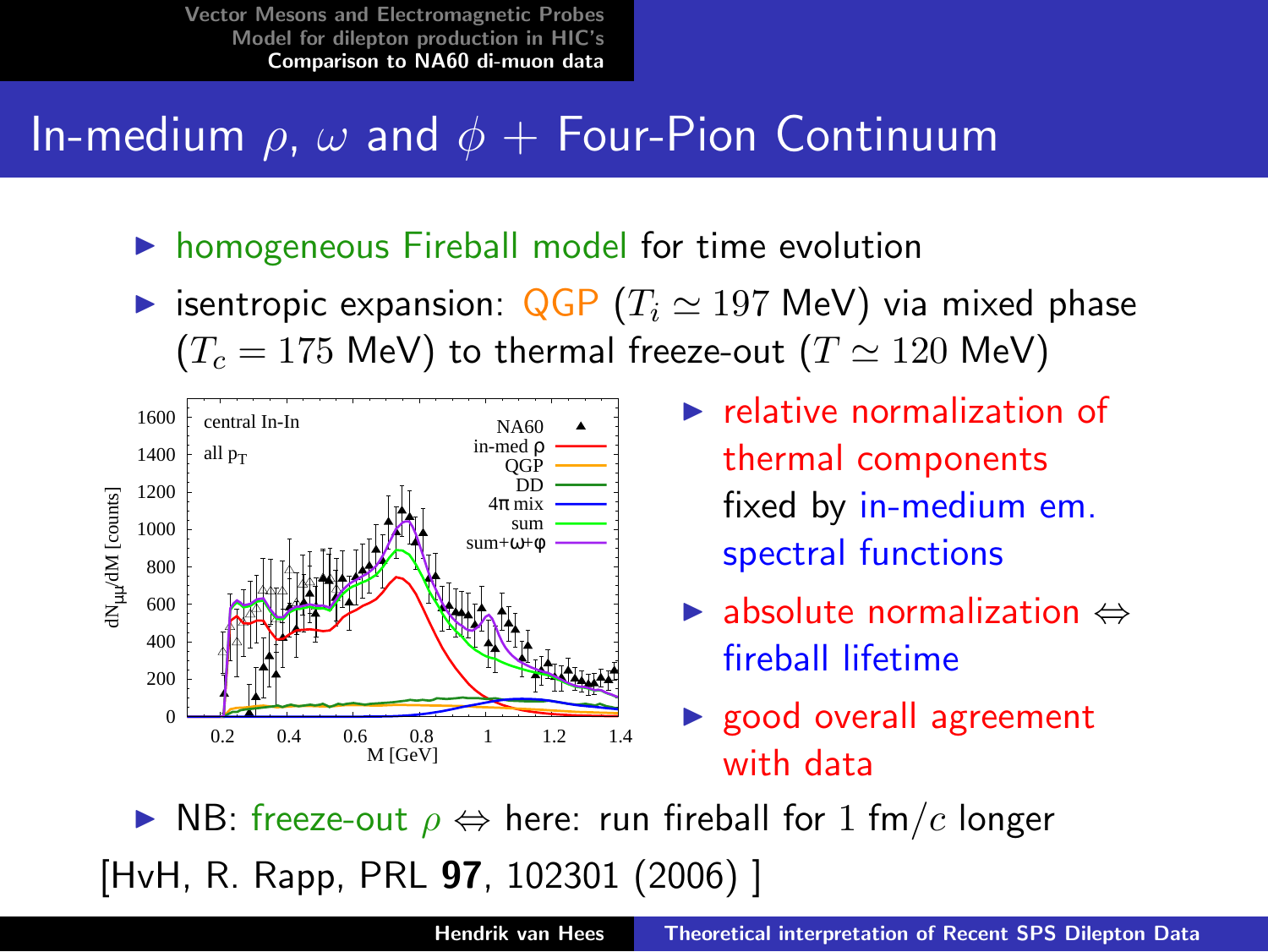#### In-medium  $\rho$ ,  $\omega$  and  $\phi$  + Four-Pion Continuum ( $p_T$  slices)



**Exercise** good description in different  $p_T$  bins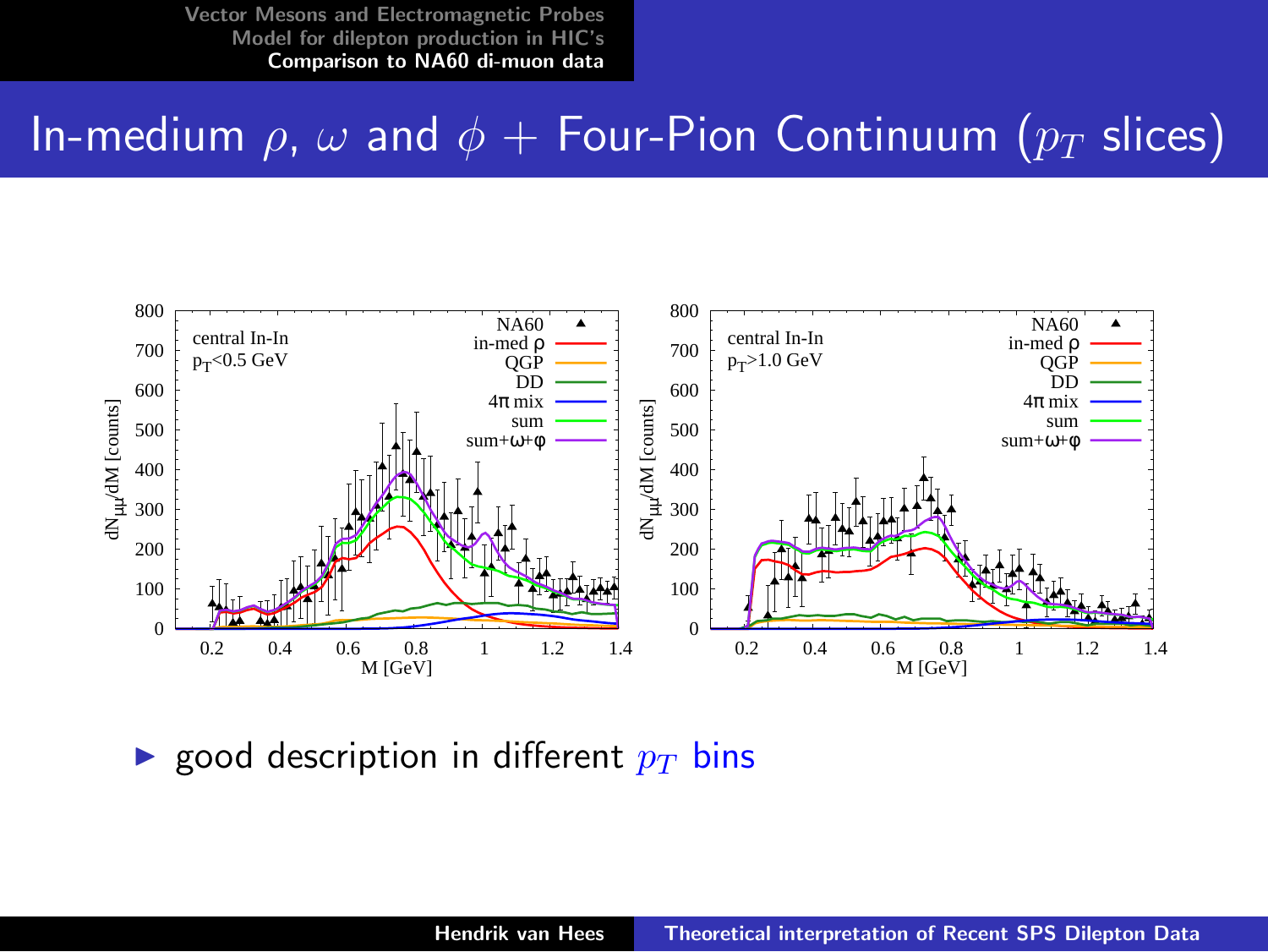### Baryon Effects



- without baryons
	- $\triangleright$  not enough broadening
	- In lack of strength below  $\rho$  peak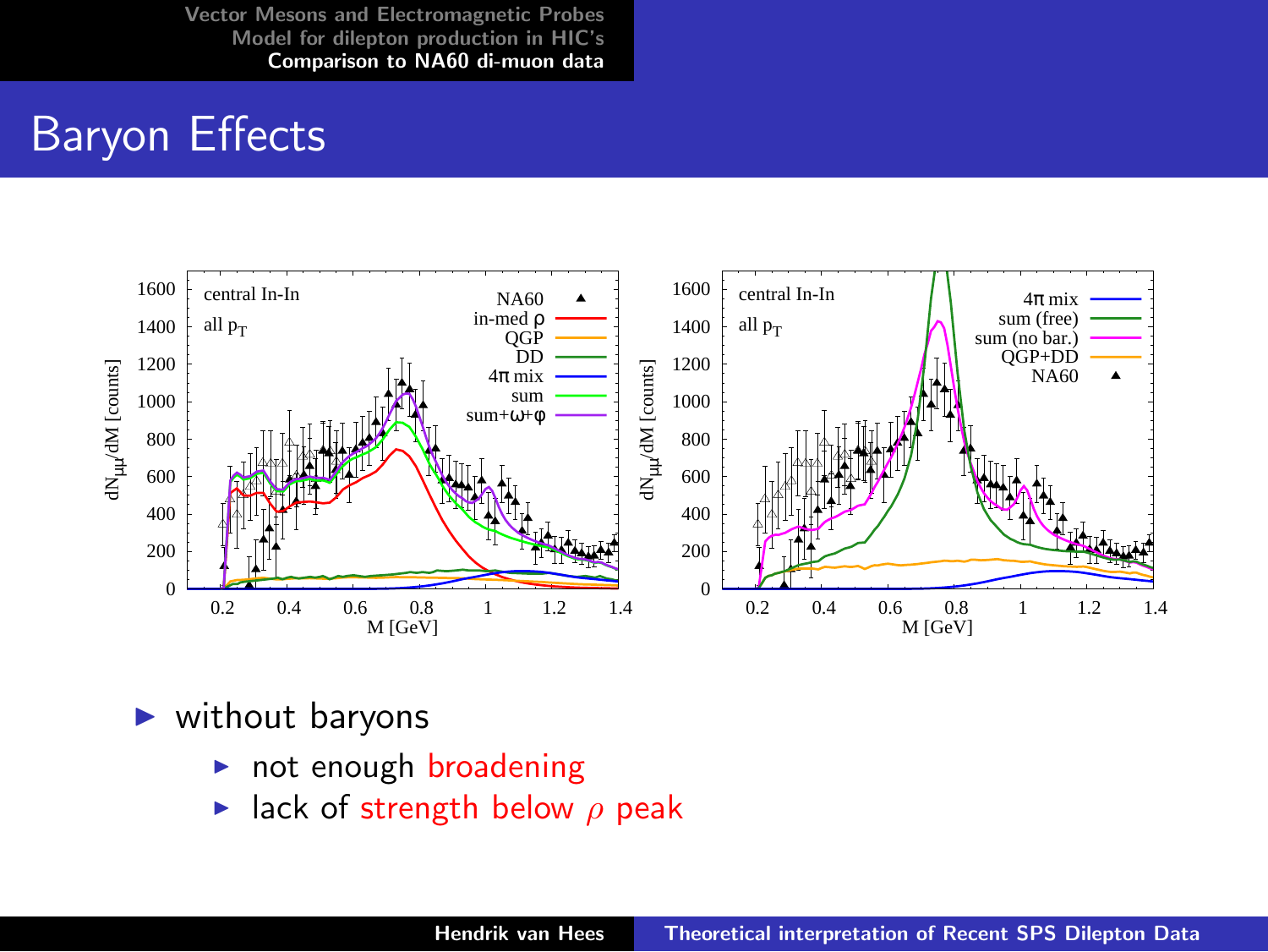## Chiral Reduction Formalism (Virial Expansion)



[HvH, Rapp hep-ph/0604269]

[Dusling, Teaney, Zahed 06]

underestimates medium effects on the  $\rho$ 

(due to low-density approximation no broadening!)

results with fireball parametrization very similar to hydro!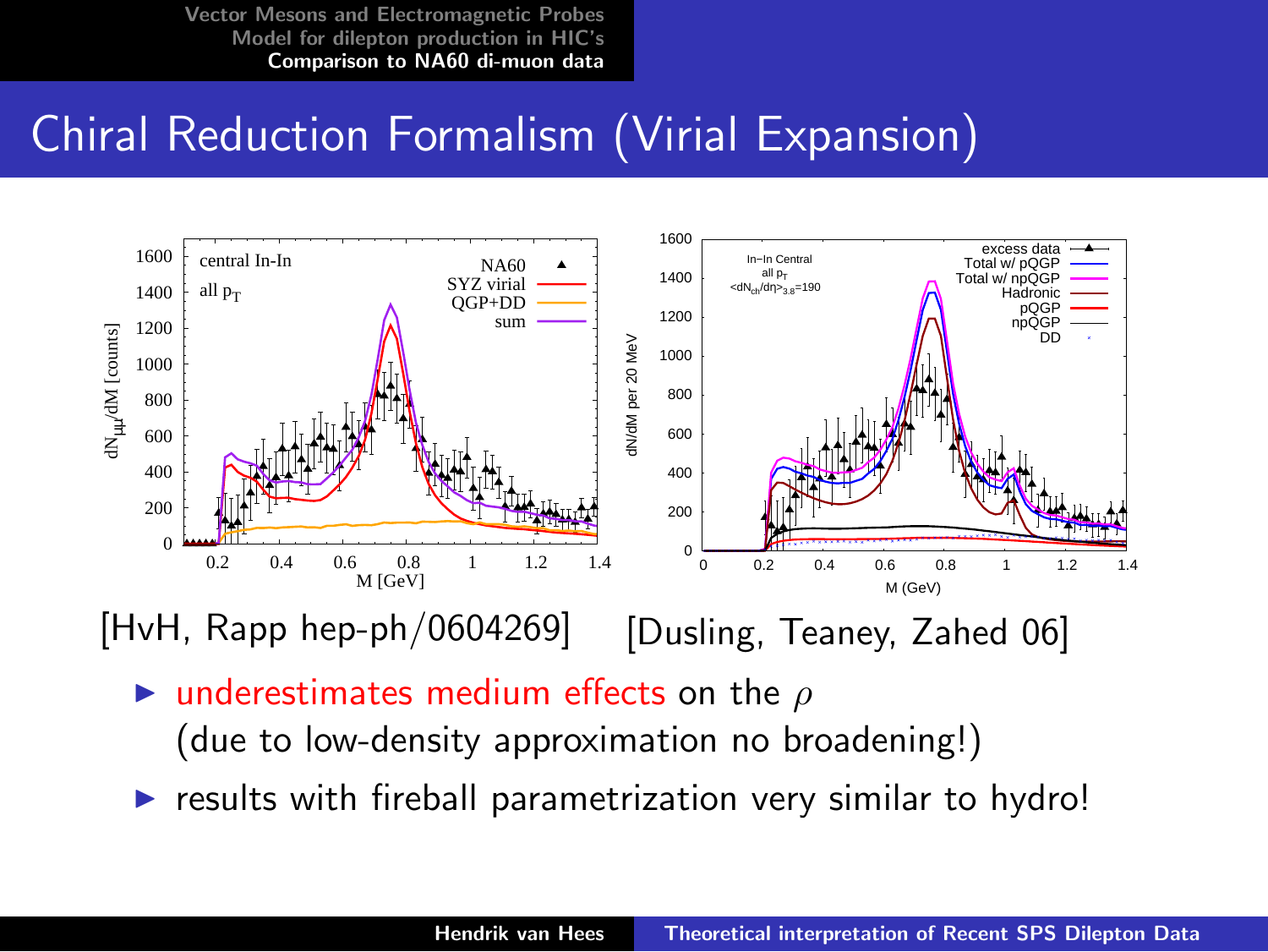## In-medium  $\rho$ ,  $\omega$  and  $\phi$  + 4-Pion Continuum (semicentral)

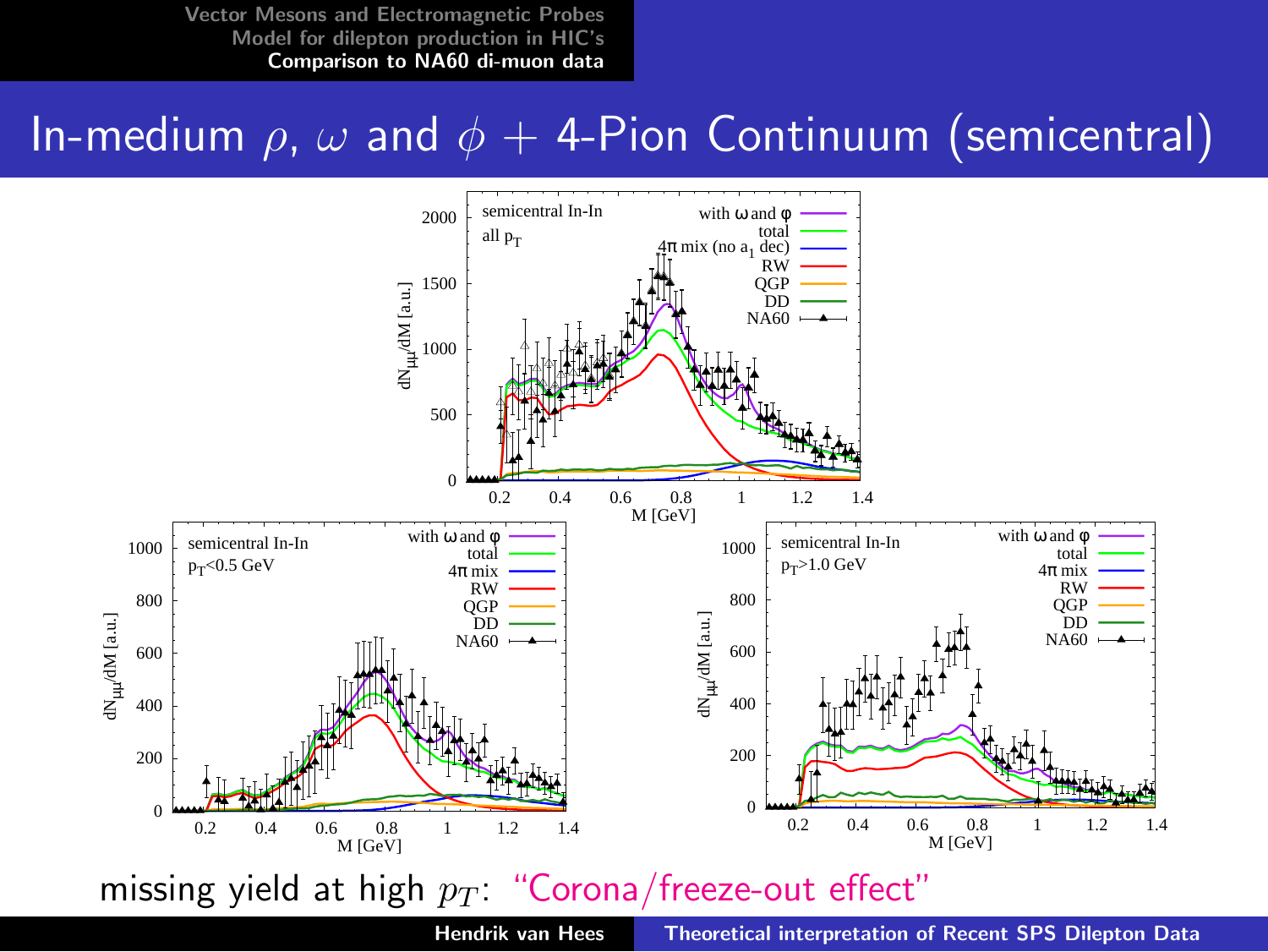## $p_T$  spectra (model comparison)

- $\blacktriangleright$   $p_T$  spectra more sensitive to flow than to spectral shape!
- $\triangleright$  for thermal emission: Fireball model in close agreement with hydro calculation [Dusling, Teaney, Zahed 06]
- harder spectra in fireball model of [Ruppert, Renk 06]

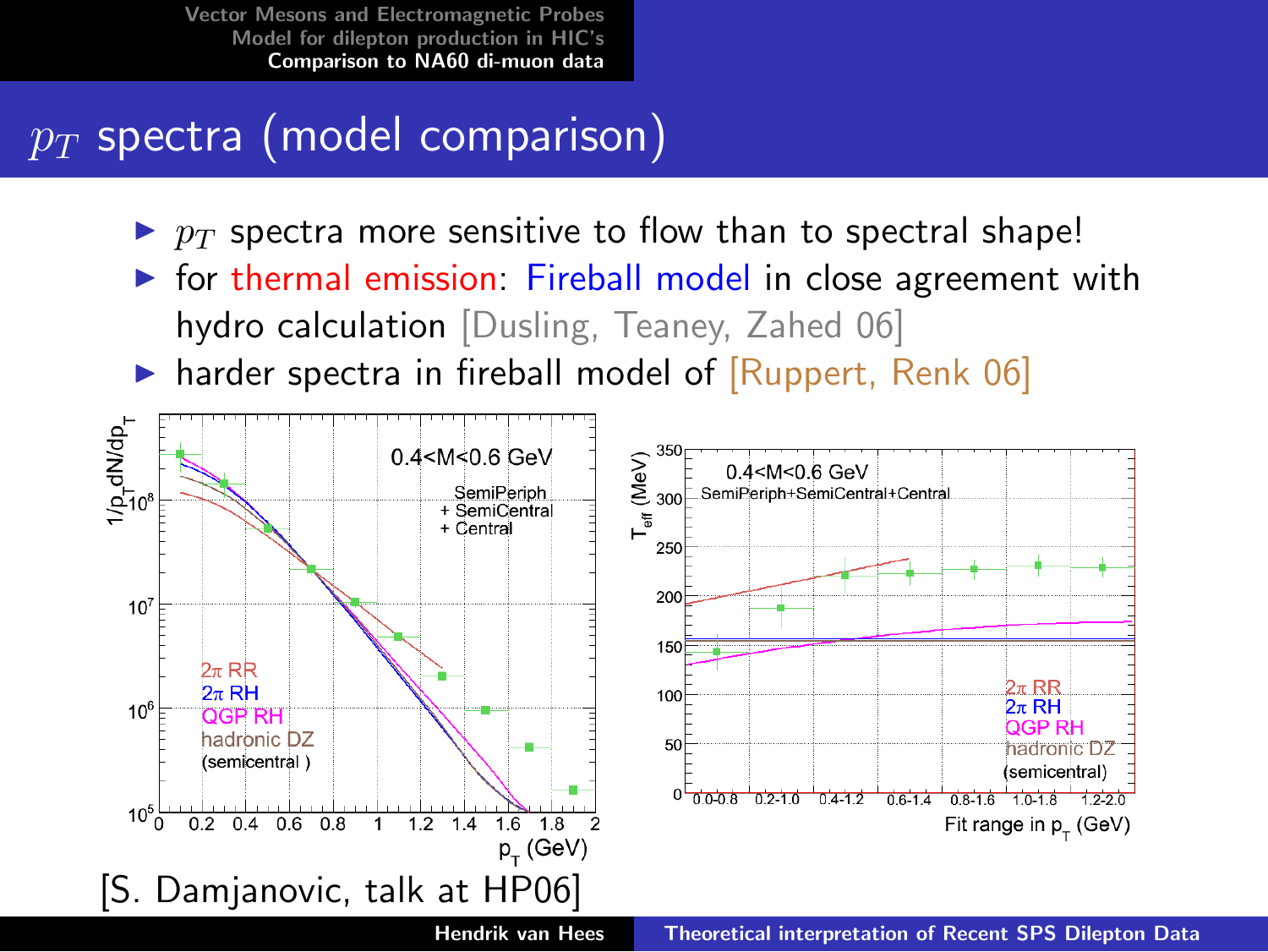## Refined components of dilepton emission in HIC's

- 1. initial hard processes: Drell Yan
- 2. "core"  $\Leftrightarrow$  emission from thermal source

$$
\frac{1}{p_T}\frac{\mathrm{d}N^{\rm (thermal)}}{\mathrm{d}M\mathrm{d}p_T} = \int \mathrm{d}^4x \int \mathrm{d}y \int M\mathrm{d}\varphi \frac{\mathrm{d}N^{\rm (thermal)}}{\mathrm{d}^4x\mathrm{d}^4q} \mathrm{Acc}(M,p_T,y)
$$

- 3. "corona" ⇔ emission from "cocktail" mesons
- 4. after thermal freeze-out ⇔ emission from "freeze-out" mesons

$$
\mathrm{d}N^{(\text{fo})}=\frac{\mathrm{d}^3p}{p_0}p_{\mu}\mathrm{d}\sigma^{\mu}f_B(u_{\mu}p^{\mu}/T)\frac{\Gamma_{\text{meson}\rightarrow\ell^+\ell^-}}{\Gamma_{\text{meson}}}\mathsf{Acc}
$$

for our model: sudden freeze-out  $\Rightarrow$  additional factor  $\gamma_{\rm meson} = p_0/M$  compared to thermal emission dilation of meson's lifetime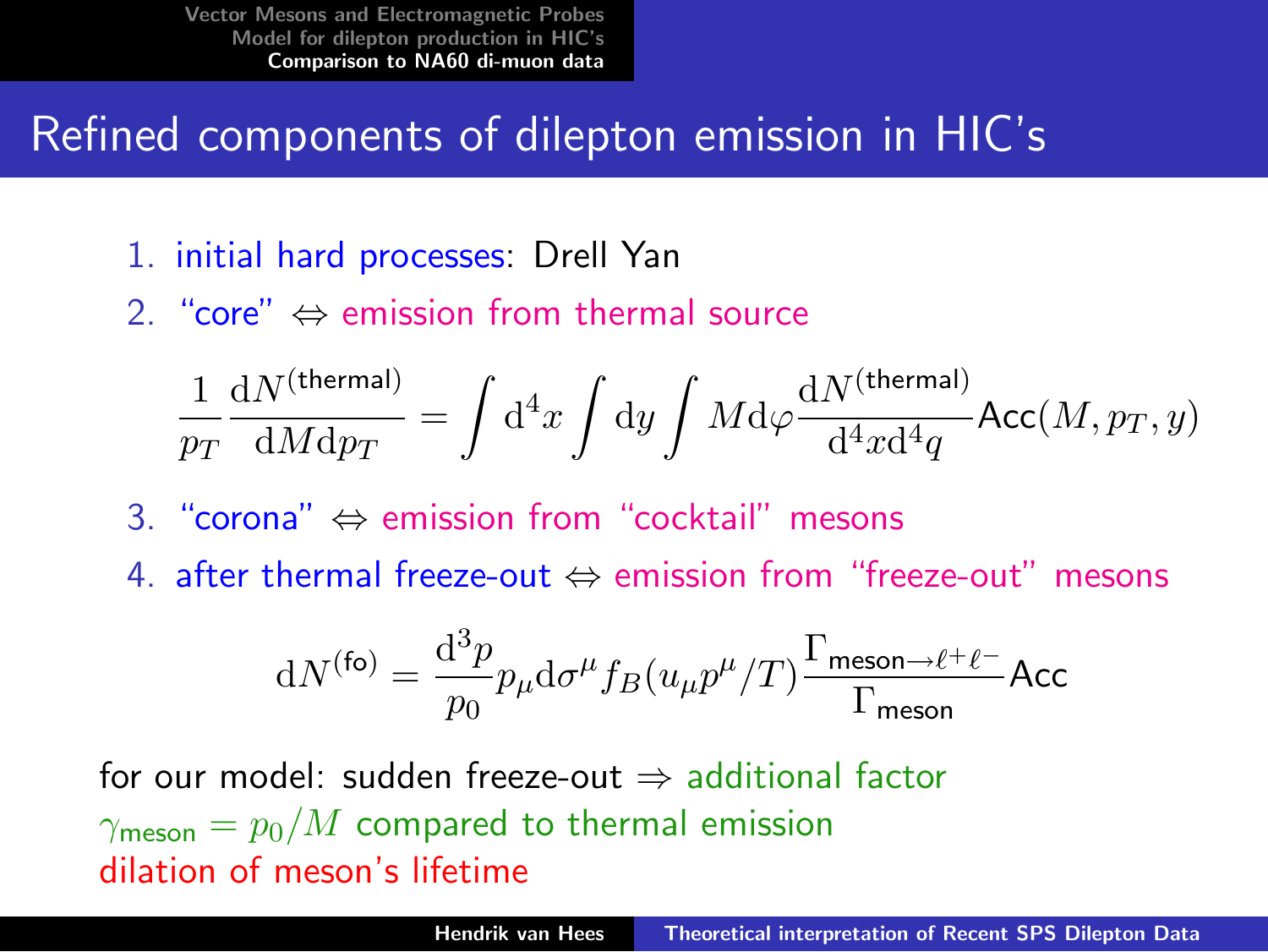### Hadronic Many Body Theory (semicentral)



Hendrik van Hees [Theoretical interpretation of Recent SPS Dilepton Data](#page-0-0)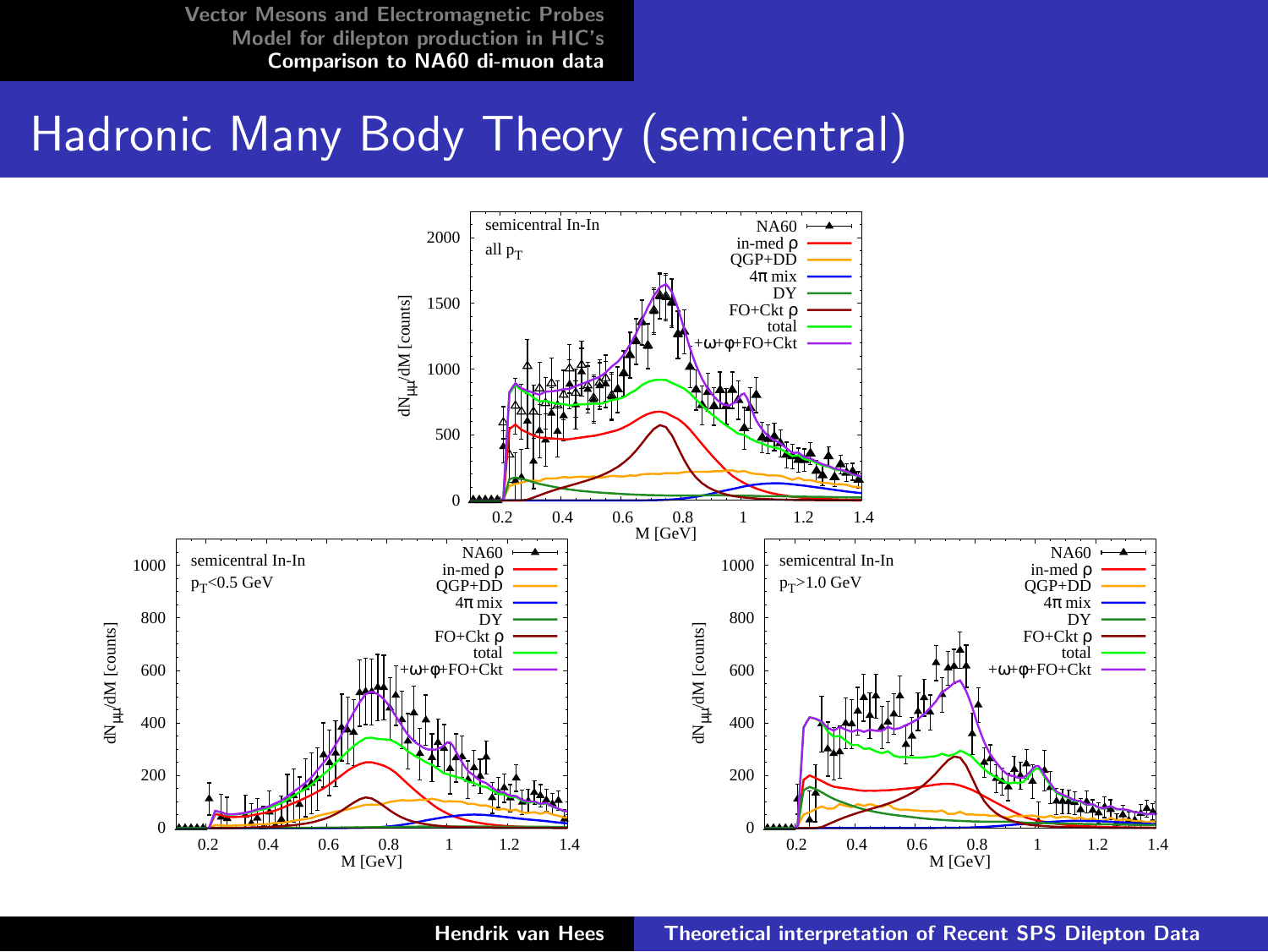#### Hadronic Many Body Theory (semicentral)



Hendrik van Hees [Theoretical interpretation of Recent SPS Dilepton Data](#page-0-0)